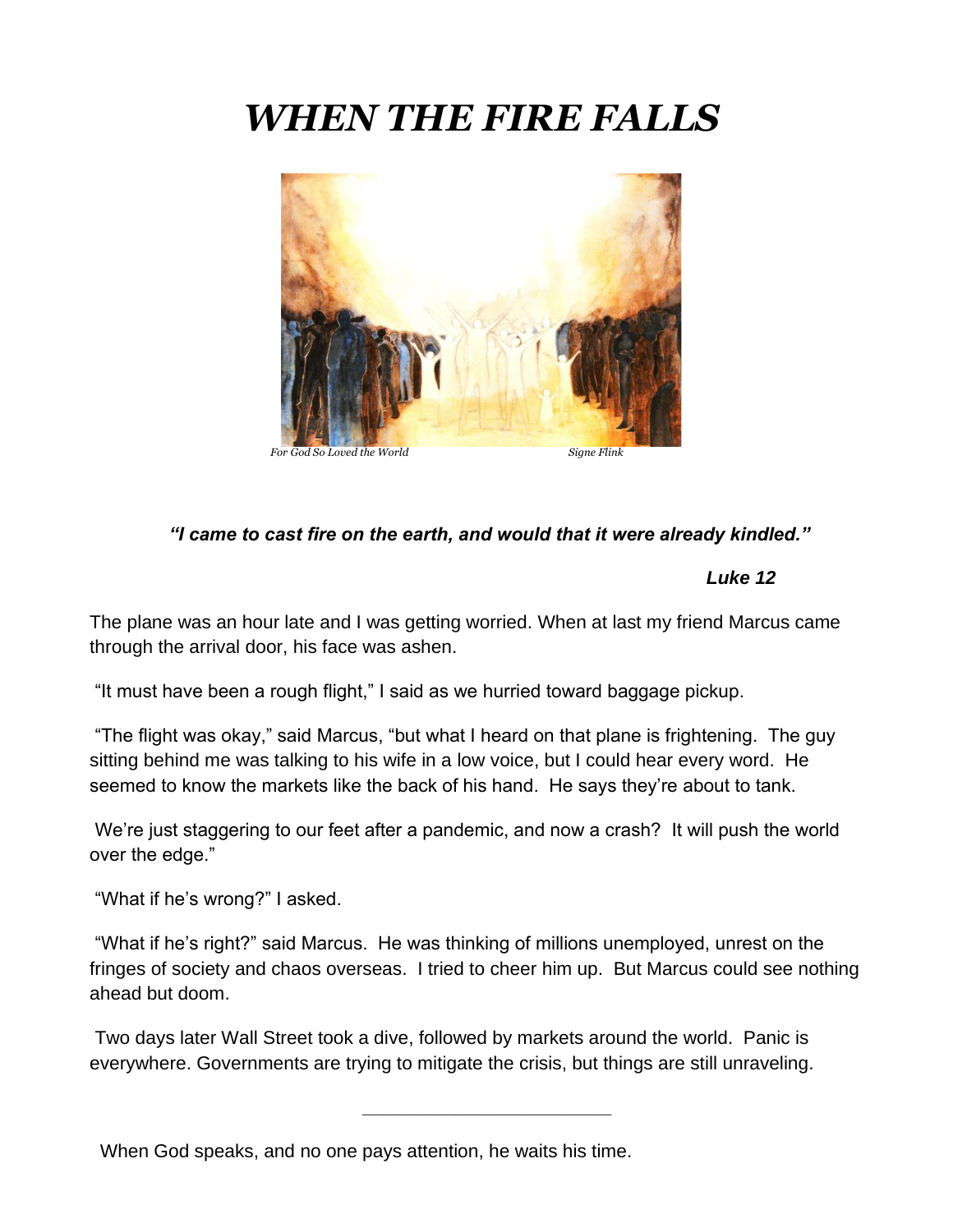**Then comes the fire.**

 *"I came to cast fire on the earth, and would that it were already kindled.*

*I have a baptism to be baptized with, and how I am constrained until it is accomplished.*

*Do you think that I have come to give peace on earth? No, I tell you, but rather division."*

 *Luke 12*

When the fire falls, it does four things:

It awakens. It redeems. It divides. It consumes.

*The fire awakens*

*And at the time of the offering of the oblation, Eli'jah the prophet came near and said, "O LORD, God of Abraham, Isaac, and Israel, let it be known this day that thou art God in Israel, and that I am thy servant, and that I have done all these things at thy word.*

*Answer me, O LORD, answer me, that this people may know that thou, O LORD, art God, and that thou hast turned their hearts back."*

*Then the fire of the LORD fell, and consumed the burnt offering, and the wood, and the stones, and the dust, and licked up the water that was in the trench.*

*And when all the people saw it, they fell on their faces; and they said, "The LORD, he is God; the LORD, he is God."*

### *I Kings 18*

The fire that fell on Elijah's sacrifice was a sign of things to come. Many times over the centuries the fire of heaven has shaken us out of our slumber.

**"***The Lord, he is God!'***"** is heard as the fire spreads.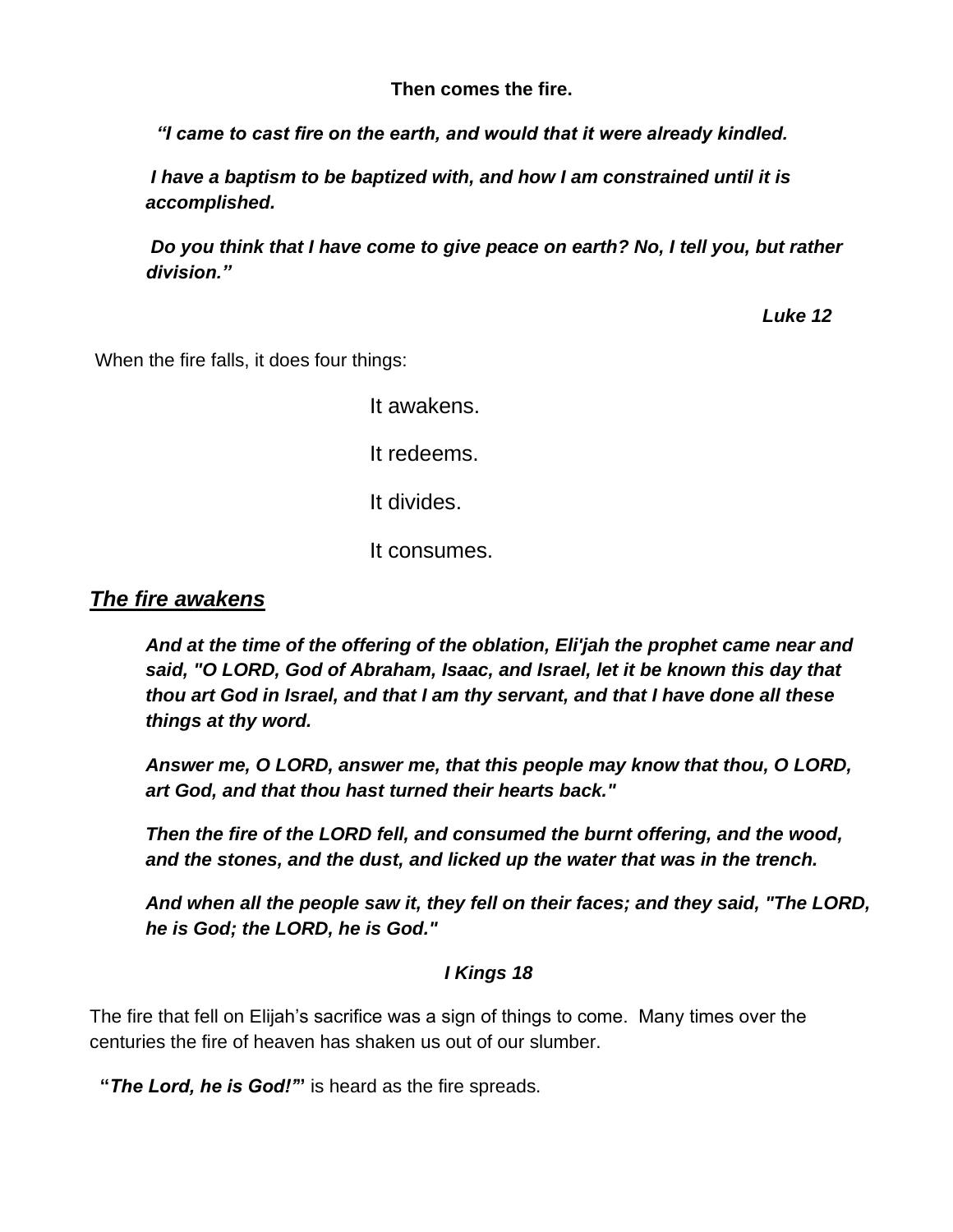

Spiritual awakenings are never created by us. They come from God alone. We are now seeing the beginning of an awakening, as once again, God's fire spreads across the earth.

> *"The Lord, he is God!" "Show us the way to Zion!" "Jesus is Lord!"*

We will be hearing more of this in the days to come.

# *The fire redeems*

People who never gave God a second thought suddenly see the light. They rise from their slumber, abandon themselves to the Master, and begin to live as sons and daughters of God.

To the awakened ones Jesus is no longer a "religious symbol". He is Lord. He has raised them from the dead. He has opened their eyes to the glory of God.

*But who can endure the day of his coming, and who can stand when he appears?*

*For he is like a refiner's fire and like fullers' soap; he will sit as a refiner and purifier of silver, and he will purify the sons of Levi and refine them like gold and silver, till they present right offerings to the LORD.*

*Then I will draw near to you for judgment; I will be a swift witness against the sorcerers, against the adulterers, against those who swear falsely, against those who oppress the hireling in his wages, the widow and the orphan, against those who thrust aside the sojourner, and do not fear me, says the LORD of hosts.*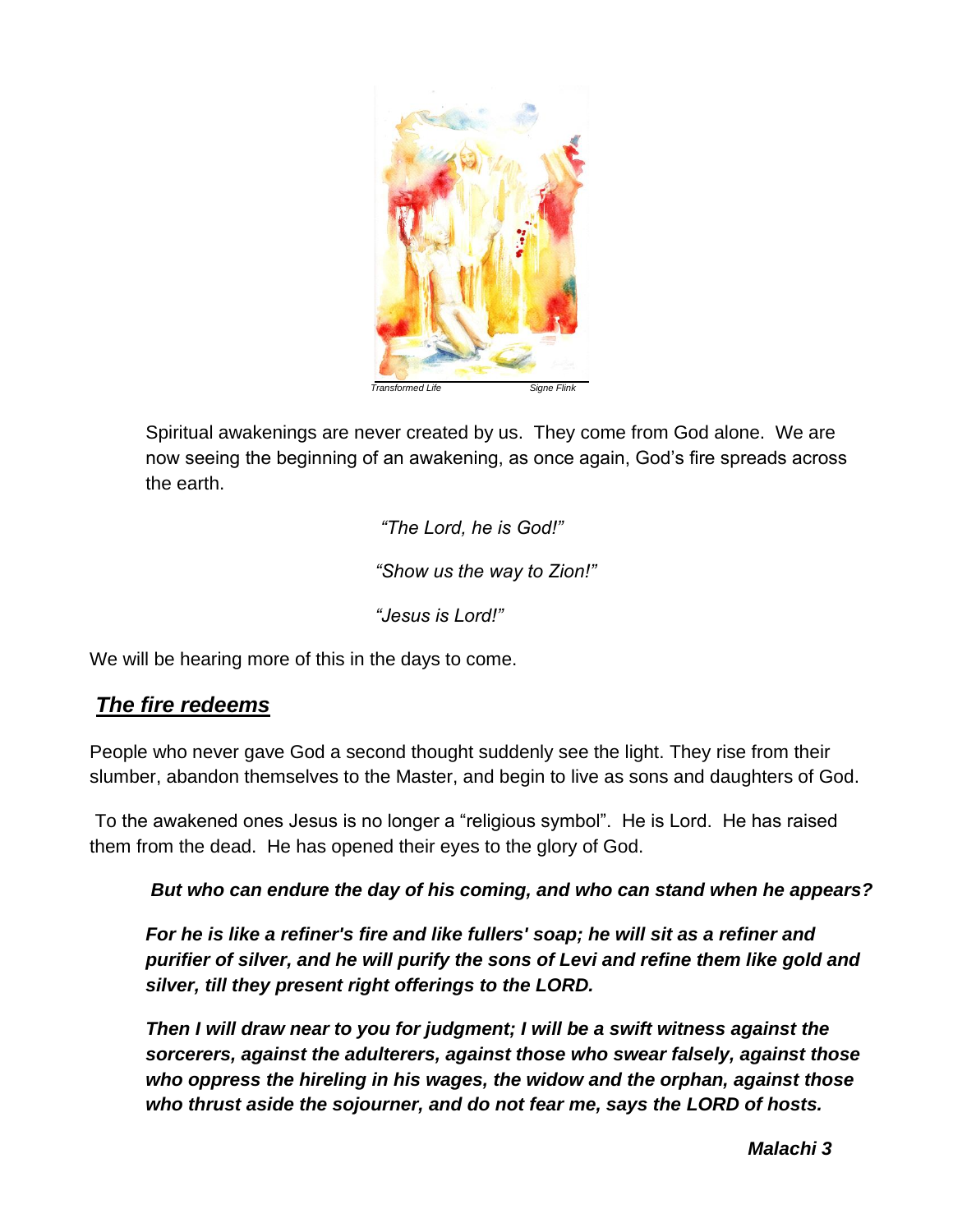

The fire that fell on Jesus at Calvary has burned up the evil which cursed us all. And now the fire redeems us from evil, refines us, cleanses our souls. All we have to do is repent, open our hearts, and walk in the light.

*"The hour is coming, and now is, when the dead shall hear the voice of the Son of God. And those who hear shall live."*

 *John 5*

# *The fire divides*

Even now, fire of heaven is dividing the earth.

On one side of the divide are those who turn to God and begin to walk in God's mercy.

On the other side are those who despise the awakened ones and persecute them.

*"Do you think that I have come to give peace on earth? No, I tell you, but rather division; for henceforth in one house there will be five divided, three against two and two against three; they will be divided, father against son and son against father, mother against daughter and daughter against her mother, mother-in-law against her daughter-in-law and daughter-in-law against her mother-in-law."*

**Crown of Thorns** Signe Flink

 *Luke 12*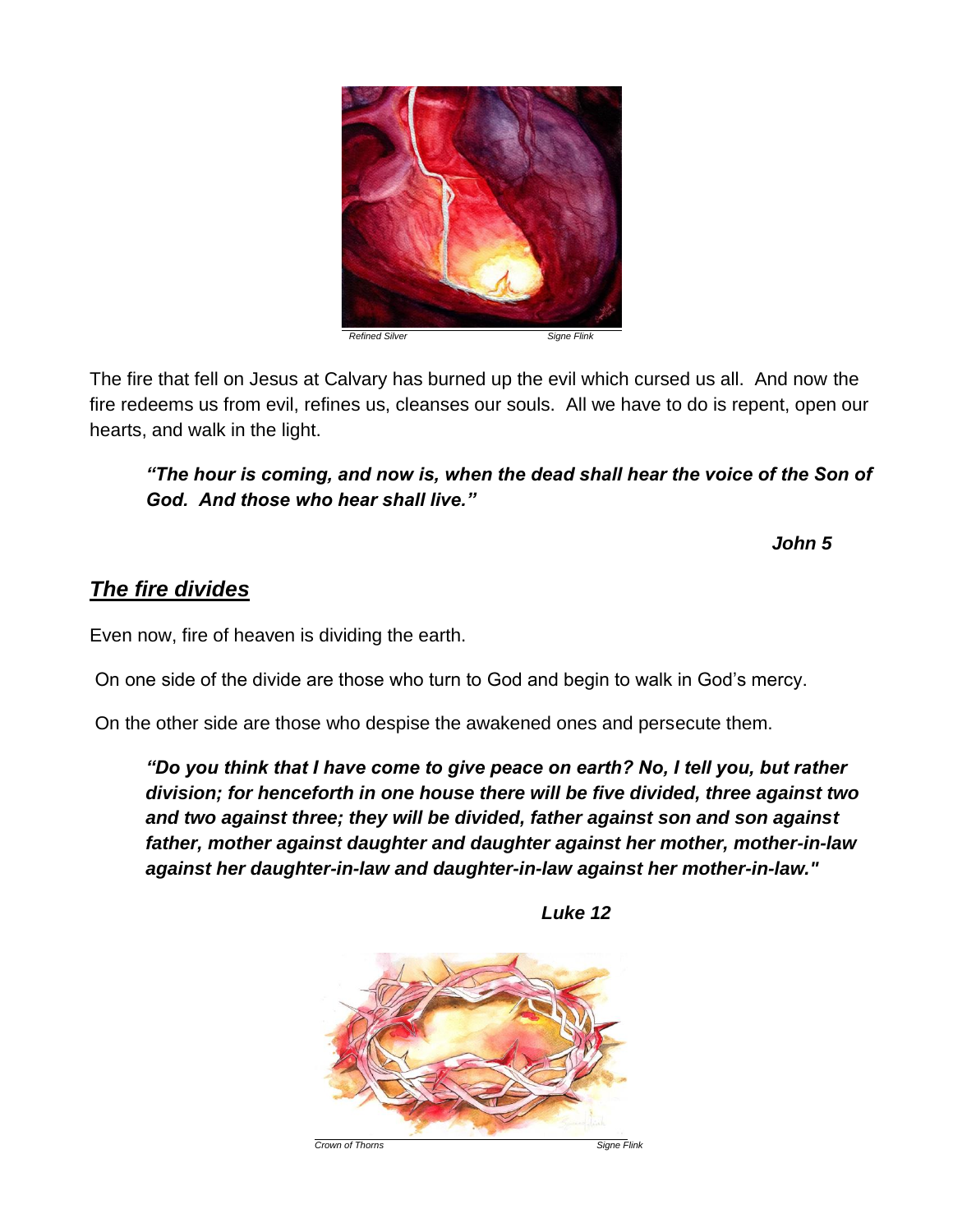When the fire falls on our slumbering churches, they turn into war zones. Those who answer the Master's call to deny themselves, take up their cross and follow, are opposed by hecklers and persecutors right inside the church walls.

*"You've become a fanatic. So go be a fanatic somewhere else! We don't need fanatics in this church!"*

Jesus calls us to burn our bridges and follow him into God's World. Some answer his call. Others turn away. Wherever the fire falls the human race divides.

# *The fire consumes*

Yes, the fire redeems, but it also judges. The Dragon, the Beast and the False Prophet (the Unholy Trinity) in John's Revelation vision are finally thrown into the Lake of Fire. These angelic beings used their freedom to become hideous and grotesque deceivers, spreading misery across the earth. They destined themselves for the fire.

But the masses who followed them, are they destined for the fire too? Who knows what abuse they suffered as children? Who can understand why they stumbled into the path of darkness. Is it fair to send these fragile humans into the Lake of Fire?

C. S. Lewis reminds us that each of us is growing into the likeness of the Lord we follow. Ultimately each of us will either shine with the glory of the risen Lord, or we will take on the hideous likeness of the Prince of Darkness and share his fate.

Whether it suits our taste or not, Jesus tells us that he will one day have to say to the "goats",

**"***Depart, you cursed into the eternal fire prepared for the devil and his angels. For I was hungry and you gave me no food, I was thirsty and you gave me no drink….*



*…Inasmuch are you did it not to one of the least of these, you did it not to me."*